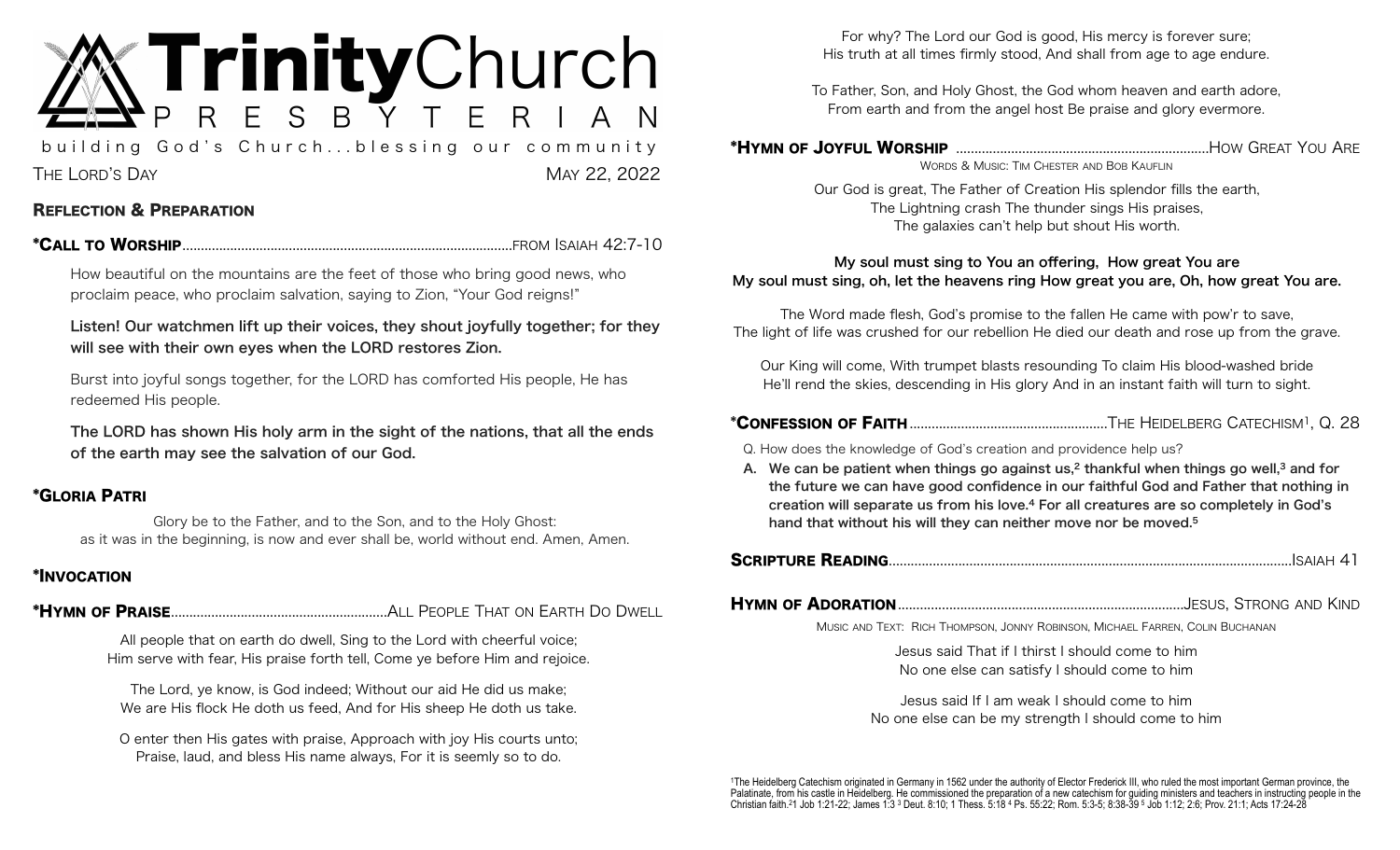### For the Lord is good and faithful He will keep us day and night We can always run to Jesus Jesus, strong and kind

Jesus said That if I fear I should come to him No one else can be my shield I should come to him

Jesus said if I am lost He will come to me And he showed me on that cross He will come to me

### CORPORATE CONFESSION OF SIN

O Lord, no day of our lives has passed that has not proved us guilty in your sight. Prayers have been uttered from a prayerless heart, praise has often been praiseless sound. We have done things we should not have done, and we have not done things we should have done. If we were to stand before you on our own, we must surely be rejected. However, all things in Christ plead for our acceptance. By his stripes we are healed, and he was bruised for our iniquities. He has been made sin so that we might be made righteous in you. We pray for your cleansing touch to wash away our corruption, and for your hands to rework our lives anew. We pray these things in Christ's holy name. Amen.

Please silently confess your sin before the LORD.

### \*ASSURANCE OF PARDON T ................................................................................................ ITUS 3:3-5

"For we ourselves were once foolish, disobedient, led astray, slaves to various passions and pleasures, passing our days in malice and envy, hated by others and hating one another. But when the goodness and loving kindness of God our Savior appeared, he saved us, not because of works done by us in righteousness, but according to his own mercy, by the washing of regeneration and renewal of the Holy Spirit."

### \*HYMN OF ASSURANCE C ................................................ HRIST THE SURE AND STEADY ANCHOR WORDS & MUSIC: MATT BOSWELL & MATT PAPA

Christ the sure and steady Anchor In the fury of the storm When the winds of doubt blow through me And my sails have all been torn In the suffering, in the sorrow When my sinking hopes are few I will hold fast to the Anchor It shall never be removed

Christ the sure and steady Anchor While the tempest rages on When temptation claims the battle And it seems the night has won Deeper still then goes the Anchor Though I justly stand accused I will hold fast to the Anchor It shall never be removed

Christ the sure and steady Anchor Through the floods of unbelief Hopeless somehow, O my soul, now Lift your eyes to Calvary This my ballast of assurance See His love forever proved I will hold fast to the Anchor It shall never be removed

Christ the sure and steady Anchor As we face the wave of death When these trials give way to glory As we draw our final breath We will cross that great horizon Clouds behind and life secure And the calm will be the better For the storms that we endure

Christ the shore of our salvation Ever faithful, ever true We will hold fast to the Anchor It shall never be removed

### SHEPHERDING PRAYER RE M ............................................................................................... ARK FORD

### SERMON P ...................................................................................................................................... SALM 10

<sup>1</sup> Why, O LORD, do you stand far away? Why do you hide yourself in times of trouble? 2 In arrogance the wicked hotly pursue the poor;

let them be caught in the schemes that they have devised.

<sup>3</sup> For the wicked boasts of the desires of his soul, and the one greedy for gain curses and renounces the LORD.

4 In the pride of his face the wicked does not seek him;

all his thoughts are, "There is no God." 5 His ways prosper at all times;

your judgments are on high, out of his sight; as for all his foes, he puffs at them.

6 He says in his heart, "I shall not be moved; throughout all generations I shall not meet adversity."

7 His mouth is filled with cursing and deceit and oppression;

under his tongue are mischief and iniquity. <sup>8</sup> He sits in ambush in the villages; in hiding places he murders the innocent. His eyes stealthily watch for the helpless; 9 he lurks in ambush like a lion in his thicket; he lurks that he may seize the poor; he seizes the poor when he draws him into his net. <sup>10</sup> The helpless are crushed, sink down, and fall by his might. <sup>11</sup> He says in his heart, "God has forgotten, he has hidden his face, he will never see it." 12 Arise, O LORD; O God, lift up your hand;

forget not the afflicted.

<sup>13</sup> Why does the wicked renounce God and say in his heart, "You will not call to account"?

<sup>14</sup> But you do see, for you note mischief and vexation, that you may take it into your hands; to you the helpless commits himself; you have been the helper of the fatherless. <sup>15</sup> Break the arm of the wicked and evildoer: call his wickedness to account till you find none.

<sup>16</sup> The LORD is king forever and ever; the nations perish from his land.

<sup>17</sup> O LORD, you hear the desire of the afflicted; you will strengthen their heart; you will incline your ear

<sup>18</sup> to do justice to the fatherless and the oppressed, so that man who is of the earth may strike terror no more.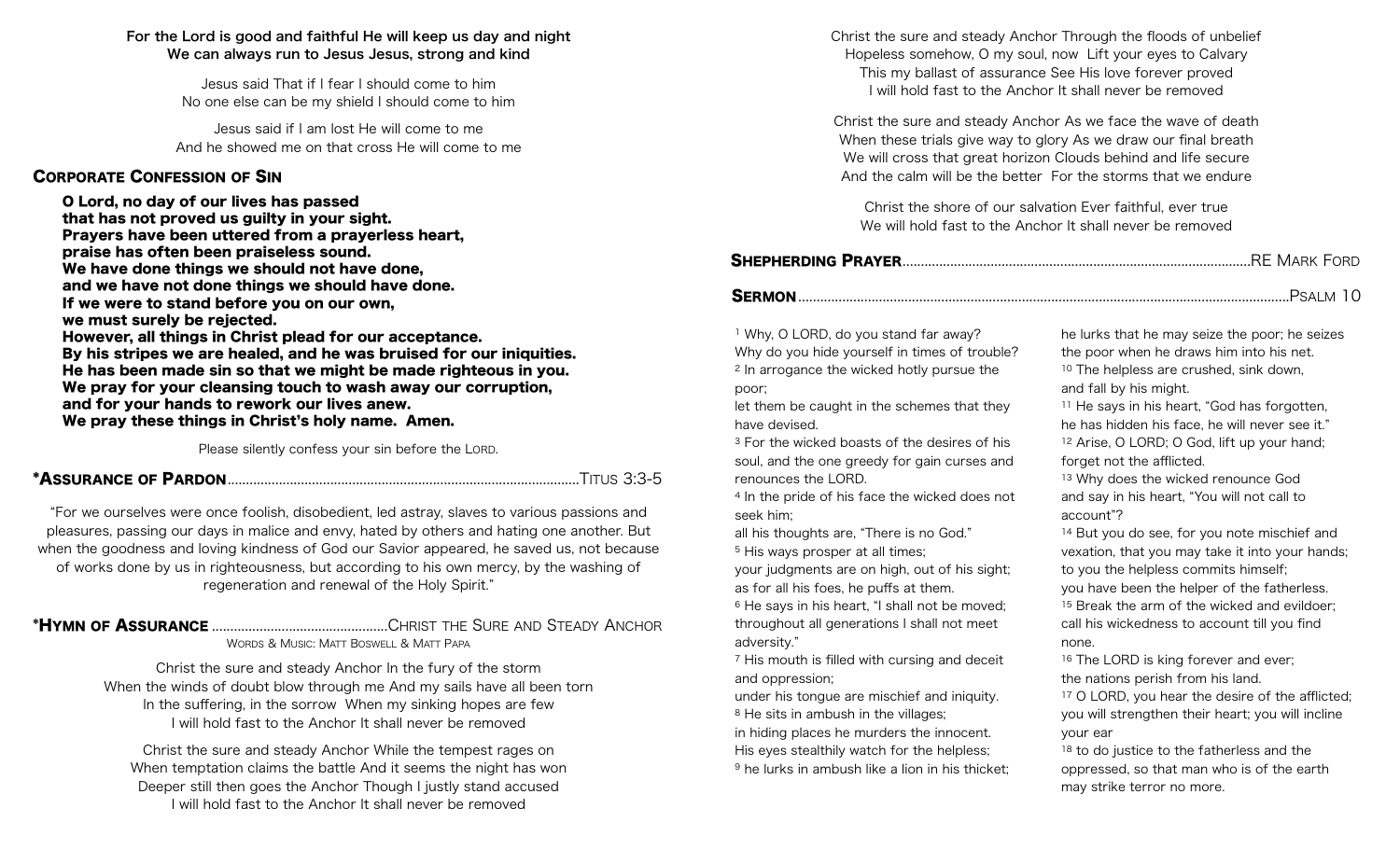O the deep, deep love of Jesus, Vast, unmeasured, boundless, free! Rolling as a mighty ocean In its fullness over me. Underneath me, all around me, Is the current of Thy love; Leading onward, leading homeward To my glorious rest above.

O the deep, deep love of Jesus, Spread His praise from shore to shore! How He loveth, ever loveth, Changeth never, nevermore; How He watches o'er His loved ones, Died to call them all His own; How for them He intercedeth, Watcheth o'er them from the throne.

O the deep, deep love of Jesus, Love of every love the best; 'Tis an ocean vast of blessing, 'Tis a haven sweet of rest. O the deep, deep love of Jesus, 'Tis a heav'n of heav'ns to me; And it lifts me up to glory, For it lifts me up to Thee.

Hope shall change to glad fruition, Faith to sight, and prayer to praise.

### \*BENEDICTION

#### Lyrics printed by permission: CCLI # 304145 Scripture quotations are from the Holy Bible, English Standard Version (ESV), ©2001 Crossway Bibles, a division of Good News Publishers. Used by permission. All rights reserved

### SERMON NOTES

### WHEN THE WICKED ARE WINNING

PSALM 10

THEIR WICKEDNESS (AND OURS)

### WE WAIT WHILE GOD WAITS

WHAT TO DO WHILE WE WAIT